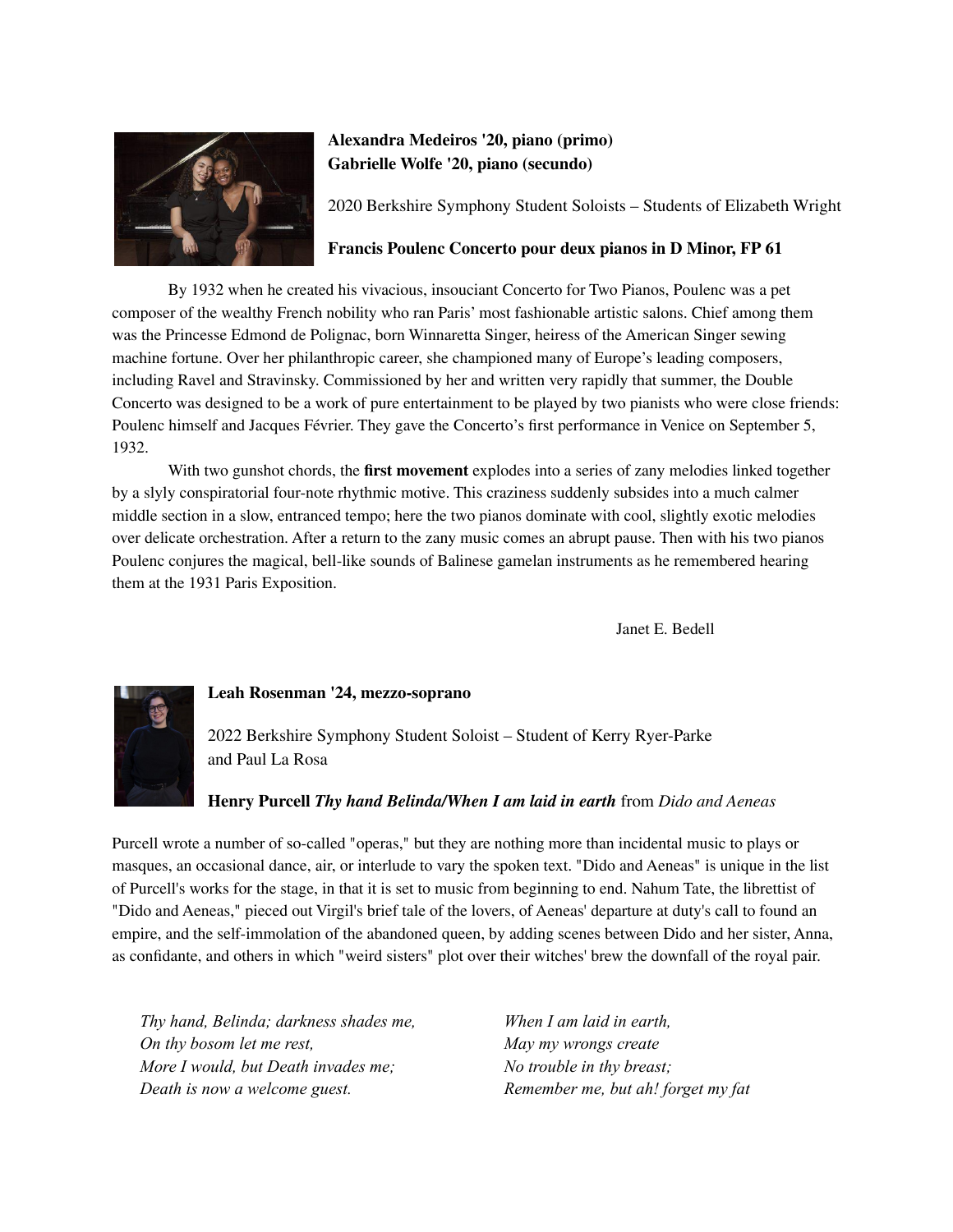

# **Hanbin Koo '22, flute**

2022 Berkshire Symphony Student Soloist – Student of Jacqueline DeVoe

# **W.A. Mozart Flute Concerto No. 2 in D Major, K.314,** *Allegro aperto*

While anxiously biding his time in Mannheim, Mozart was approached by the physician and amateur musician Ferdinand Dejean to compose a set of works with prominent solo flute parts. The set was to include (the numbers vary depending on the source) three new concerti and six flute quartets (for flute, violin, viola and cello). In the end, he produced (these numbers also vary) just two concerti and three quartets. Only half of the fee was earned for this effort and Mozart's letters from the period indicate some frustration with the project. He bristled at the notion of producing so much for an amateur musician who, regardless of generosity, was limited technically. This attitude may account for the fact that Mozart did a bit of borrowing for the second of the two concerti he presented to Dejean in 1778. The K. 314 Flute Concerto was actually a reworking of an Oboe Concerto he wrote in 1877. Mozart had written the piece for the Salzburg court oboist but presented it later to the oboist in Mannheim, who was hugely enamored of it and performed it often in Mannheim over the course of the next year. To Mozart's credit, and the benefit of the flute repertoire, the Flute Concerto was not simply a note for note translation of the oboe original. It is an excellent showpiece for even today's most virtuosic soloists.

Jeff Counts



# **Izaki Metropoulos '22, tenor**

2022 Berkshire Symphony Student Soloist – Student of Paul La Rosa

# **Gaetano Donizetti** *Una Furtiva Lagrima* from *L'elisir d'amore*

After being escorted away by the village girls, Nemorino sits alone and thinks about Adina's reaction to the village girls swarming around him. He is sure that he saw a tear in her eye. His thoughts coalesce into the aria (in the form of a ballad-like romanza) "Una furtiva lagrima" (A furtive tear), the crowning jewel of the opera. The plaintive simplicity and spontaneous character of the minor-major melodic line stand in high relief against the vocal fireworks previously employed in the opera. Particularly effective is Donizetti's use of bassoon and harp in the introduction and the genuine sense of pathos embodied in the music.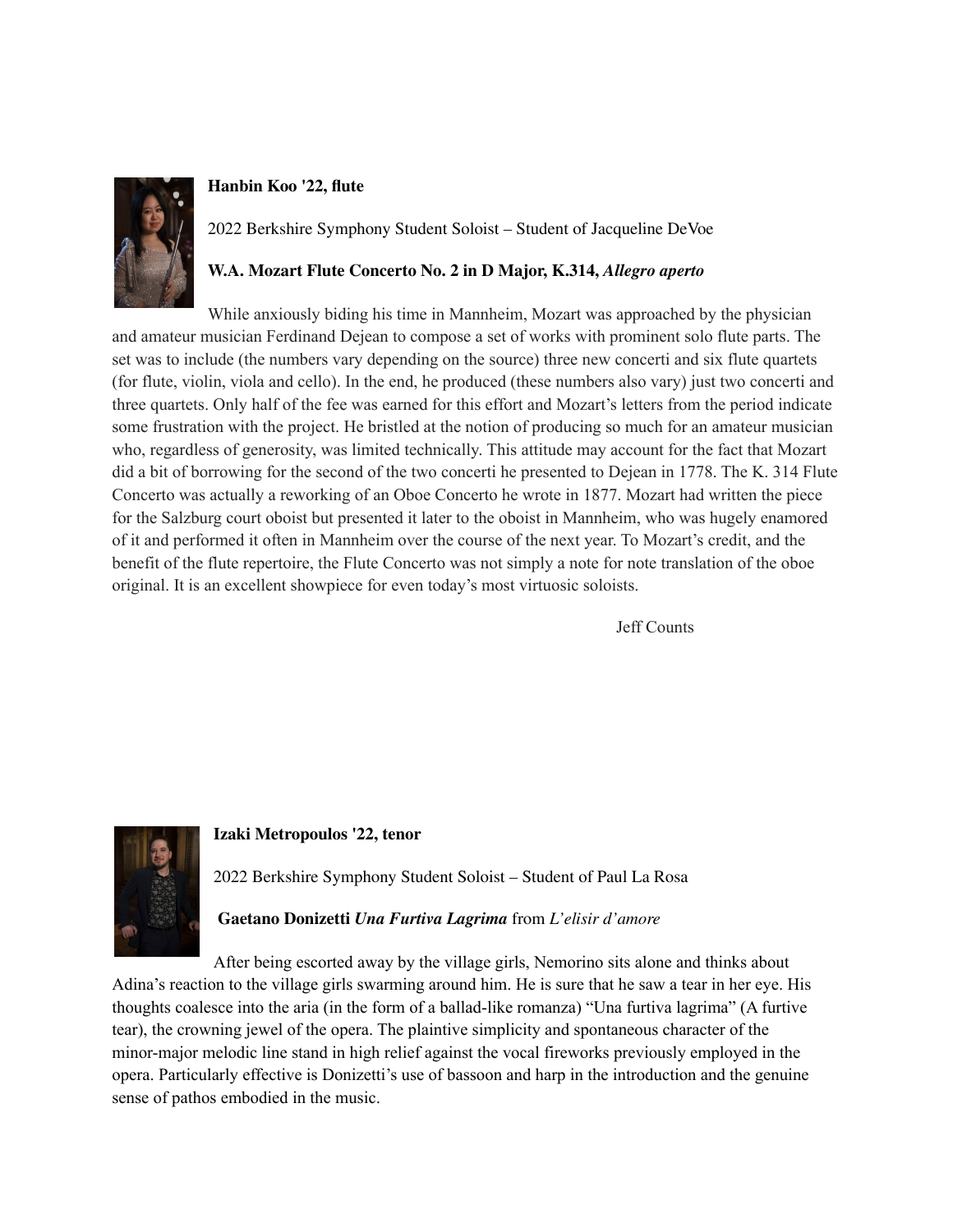*Una furtiva lagrima negli occhi suoi spuntò: Quelle festose giovani invidiar sembrò.*

*Che più cercando io vo? Che più cercando io vo? M'ama! Sì, m'ama, lo vedo, lo vedo.*

*Un solo istante i palpiti del suo bel cor sentir! I miei sospir confondere per poco a' suoi sospir! I palpiti, i palpiti sentir, confondere i miei co' suoi sospir.*

*Cielo, si può morir; di più non chiedo, non chiedo. Ah, cielo! Si può! Si può morir! Di più non chiedo, non chiedo. Si può morir! Si può morir d'amor.* *A furtive tear in her eyes appeared: Those festive young girls she seemed to envy.*

*What more need I look for? What more need I look for? She loves me! Yes, she loves me, I see it, I see it.*

*For a single instant the beats of her beautiful heart to hear! My sighs to blend for a while with her sighs! Her heartbeats, her heartbeats to hear, my sighs with hers to merge.*

*Heavens! One could die! More I cannot ask, I cannot ask. Oh, heavens! One could, one could die! More I cannot ask, I cannot ask. One could die! One could die of love!*



#### **Sara Stebbins '24, soprano**

2022 Berkshire Symphony Student Soloist – Student of Erin Casey

### **Igor Stravinsky "***No Word from Tom***"** from *The Rake's Progress*

Perhaps no twentieth-century composer made as many public statements on the role of objectivity in musical composition as Igor Stravinsky. And nowhere does this property emerge more clearly than in his approach to those artistic conventions which, as Schiller maintained, the "naive" composer will not cast aside as a burden but rather embrace as a stimulus to creativity. Or, as Stravinsky put it in his Poetics of Music (1942): "The more art is controlled, limited,worked over, the more it is free." In The Rake's Progress, the dramatic work that brought Stravinsky's so called neoclassical phase to its climax in 1951, the "controls" are those imposed by the number opera, with its stylized sequence of recitatives, arias, and ensembles. Cast from the template of a grand scena and aria, Anne Trulove's monologue at the end of the first act appears to be a direct import from the realm of eighteenth- and nineteenth-century Italian opera. After a brief orchestral introduction featuring wood-winds, Anne enters with a recitative in which she determines to go in search of her wayward beloved ("No word from Tom"). In the lyrical and affective section that follows she invokes the moon both to caress her lover's heart and light her way to him ("Quietly, night"). Hearing her father calling her from within, Anne wavers slightly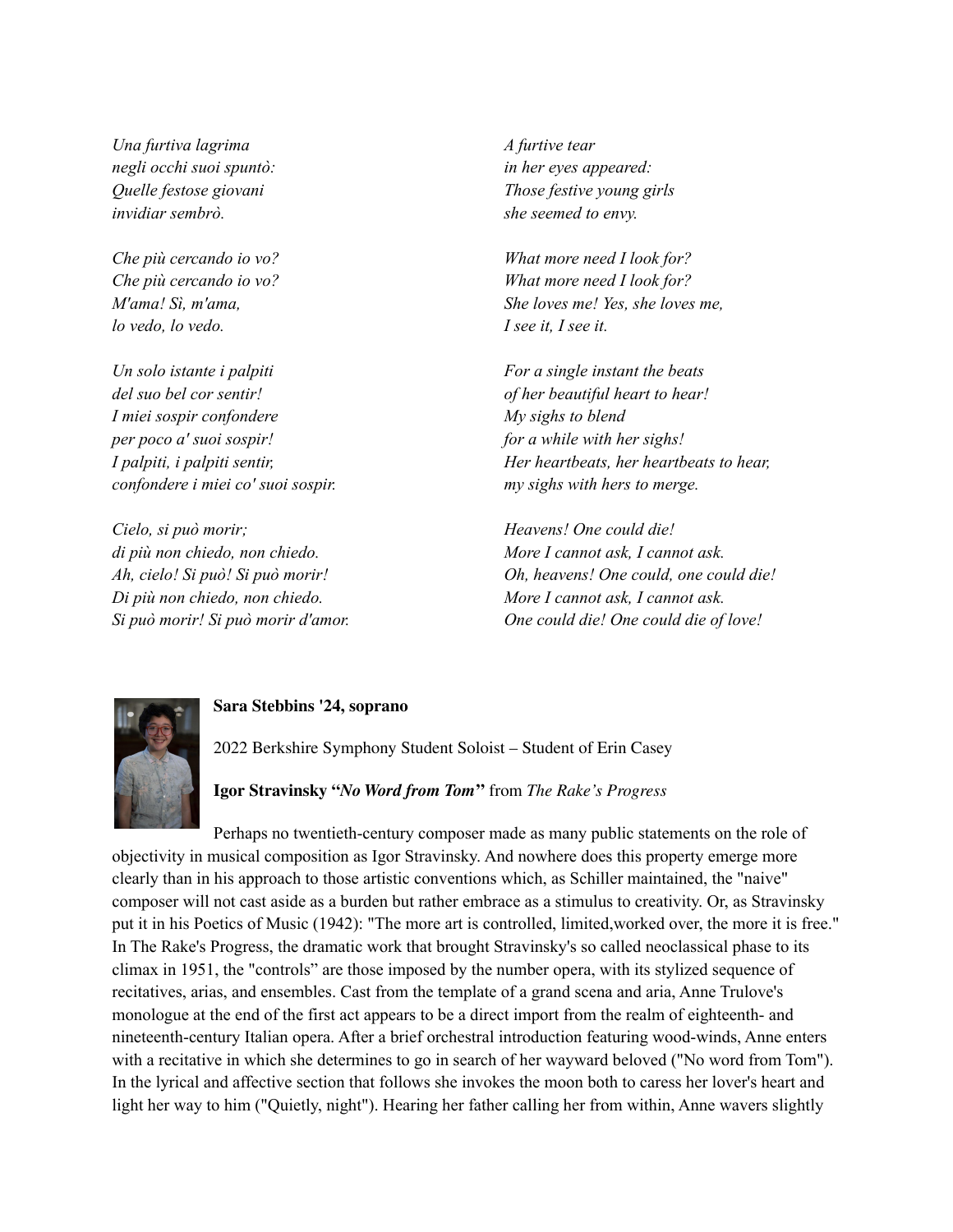in another recitative ("My father"), but finally, in an exhilarating, C major cabaletta ("I go to him"), resolves to stick to her initial plan. To some listeners, the cut of the themes may recall Mozart; for others, the breadth of the design will suggest Verdi (whom Stravinsky much admired). But at the same time, it would be impossible to mistake the aria for a product of either composer: its spiky dissonances, unexpected rhythmic jolts and melodic turns, and its glittering orchestration are pure Stravinsky, who, not content merely to imitate past conventions, appropriated them in his own distinctive way.

John Daverio

*No word from Tom. Has love no voice? Can love not keep a May-time vow in cities? Fades it as the rose cut for a rich display? Forgot! But no! To weep is not enough. He needs my help. Love hears, love knows, Love answers him across the silent miles and goes.*

*Quietly, night, oh! find him and caress. And may thou quiet find his heart, although it be unkind. nor may its beat confess, although I weep, it knows of loneliness. Guide me, oh! moon, chastely when I depart. And warmly be the same he watches without grief or shame. It can not be thou art a colder moon upon a colder heart.*

*My father! Can I desert him, And his devotion for a love who deserted me?*

*No,*

*My father has strength of purpose, While Tom is weak, And needs the comfort of a helping hand. O God, protect dear Tom, Support my father, and strengthen by resolve.*

*I go to him. Love can not falter, Can not desert; Though it be shunned, or be forgotten, Though it be hurt, if love be love, It will not alter. Should I see my love in need, It shall not matter what he may be.*



# **Rebecca Christainsen '21, viola**

2020 Berkshire Symphony Student Soloist – Student of Ah Ling Neu

# **Béla Bartók Concerto for Viola and Orchestra**

During the last years of his life, Bartók lived frugally in a tiny apartment on Manhattan's upper West Side. But he was hardly alone or neglected, as romantically inclined commentators would have us believe. He had the companionship of his wife, the pianist Ditta Pásztory, and he had work, i.e., commissions from some musical heavyweights. If he could also have had his health, Bartók might have lived to the see the acclaim his music would receive by the late 1950s, to say nothing of the near-worship it inspires today,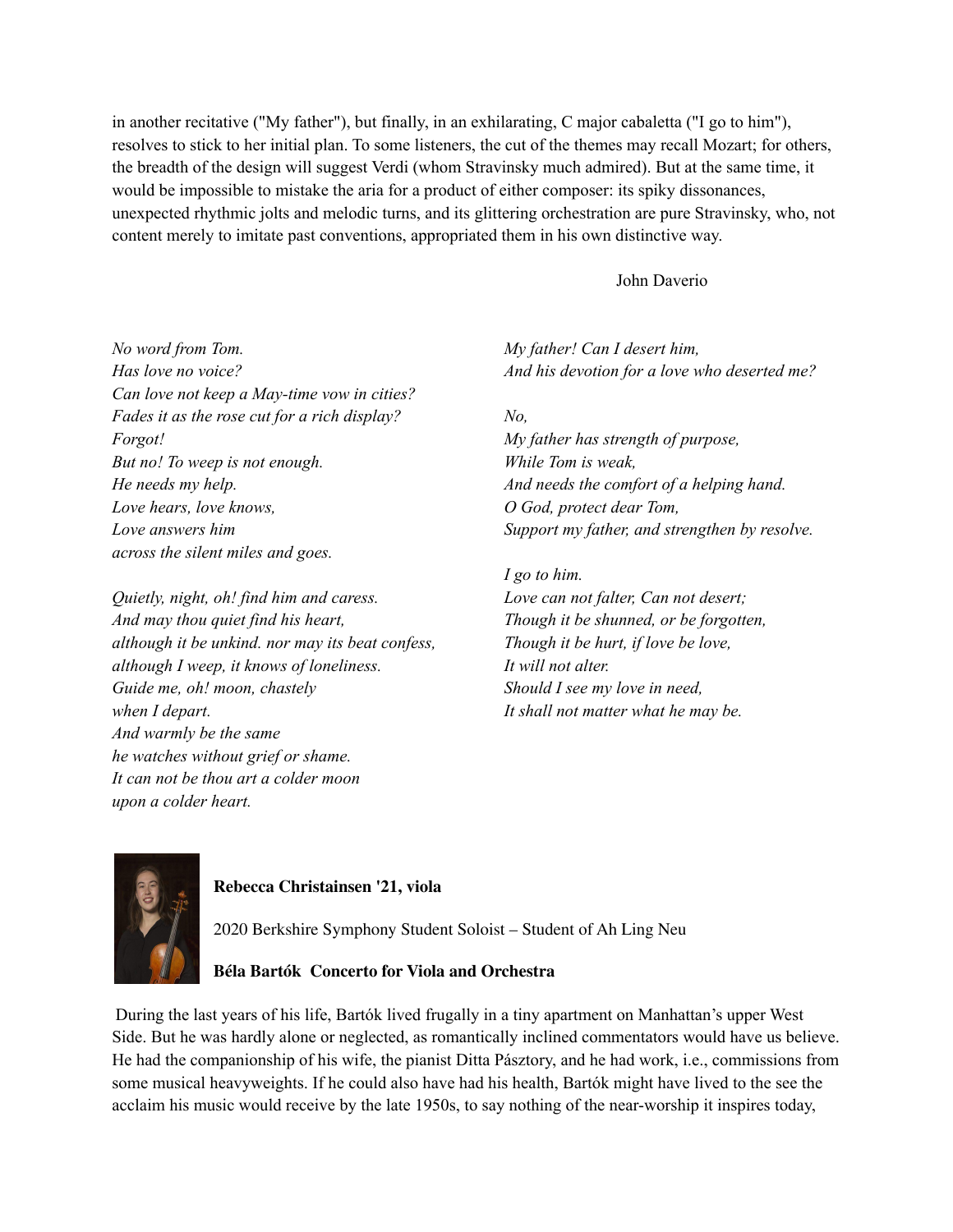when his name is linked with those of Stravinsky and Schoenberg as one of the three inviolable giants of modern music.

Early in 1943, after some years in which the composer had every right to be depressed over the paucity of performances of his works, and the consequent lack of royalties, a turnaround began. 1943 saw the creation and successful premiere by the Boston Symphony of his Concerto for Orchestra, commissioned by Serge Koussevitzky. In the wake of that success, several violinists – most notably, Yehudi Menuhin – suddenly "discovered" and began to play Bartók's neglected Second Violin Concerto (written in 1938), which was enthusiastically received throughout the U.S. and in Britain.

After the Concerto for Orchestra, he tackled commissions from Menuhin for a solo violin sonata and from William Primrose for a viola concerto. The knowledge by the music world at large that artists of such distinction as Koussevitzky, Menuhin, and Primrose were championing the composer made his stock, and spirits, rise – although happiness, like health, was always relative for this reserved, basically morose man.

He did complete the sonata for Menuhin and write his Third Piano Concerto (as a legacy for his wife), the latter lacking all but the final 17 measures, which were supplied by his friend and musical executor, Tibor Serly (1901-1978). Serly would subsequently prepare for performance and publication the far more fragmentary Viola Concerto.

On September 8, 1945, less than three weeks before his death, Bartók wrote to Primrose: "I am very glad to be able to tell you that your viola concerto is ready in draft, so that only the score has to be written, which means a purely mechanical work... If nothing happens, I can be through in 5 or 6 weeks, that is, I can send you a copy of the orchestra score in the second half of October... This work will be rather transparent, more transparent than in a violin concerto. Also, the somber, more masculine character of your instrument executed [exerted?] some influence on the general character of the work. The highest note is 'A,' but I exploit rather frequently the lower registers. It is conceived in a rather virtuosic style. Most probably some passages will prove to be uncomfortable or unplayable. These we will discuss later according to your observations." There was, of course, no "later."

The composer must have had a good deal more of the Concerto in his mind than he had committed to paper. The "draft" that Bartók left turned out to be 15 unnumbered manuscript pages, undecipherable to all but those most familiar with his methods, and hardly easy even for them, as Serly quickly discovered. Serly next had to fill out harmonies and, finally, to orchestrate the whole, which, he noted, "presented the least difficulty, for the leading voices and contrapuntal lines upon which the background is composed were clearly indicated in the manuscript." What Bartók referred to as "a purely mechanical work," which it would have been for him, required over two years for another man to execute.

In December of 1949, the Viola Concerto was performed for the first time. Primrose was the soloist and Bartók's one time pupil, Antal Doráti, conducted the Minneapolis Symphony.

Herbert Glass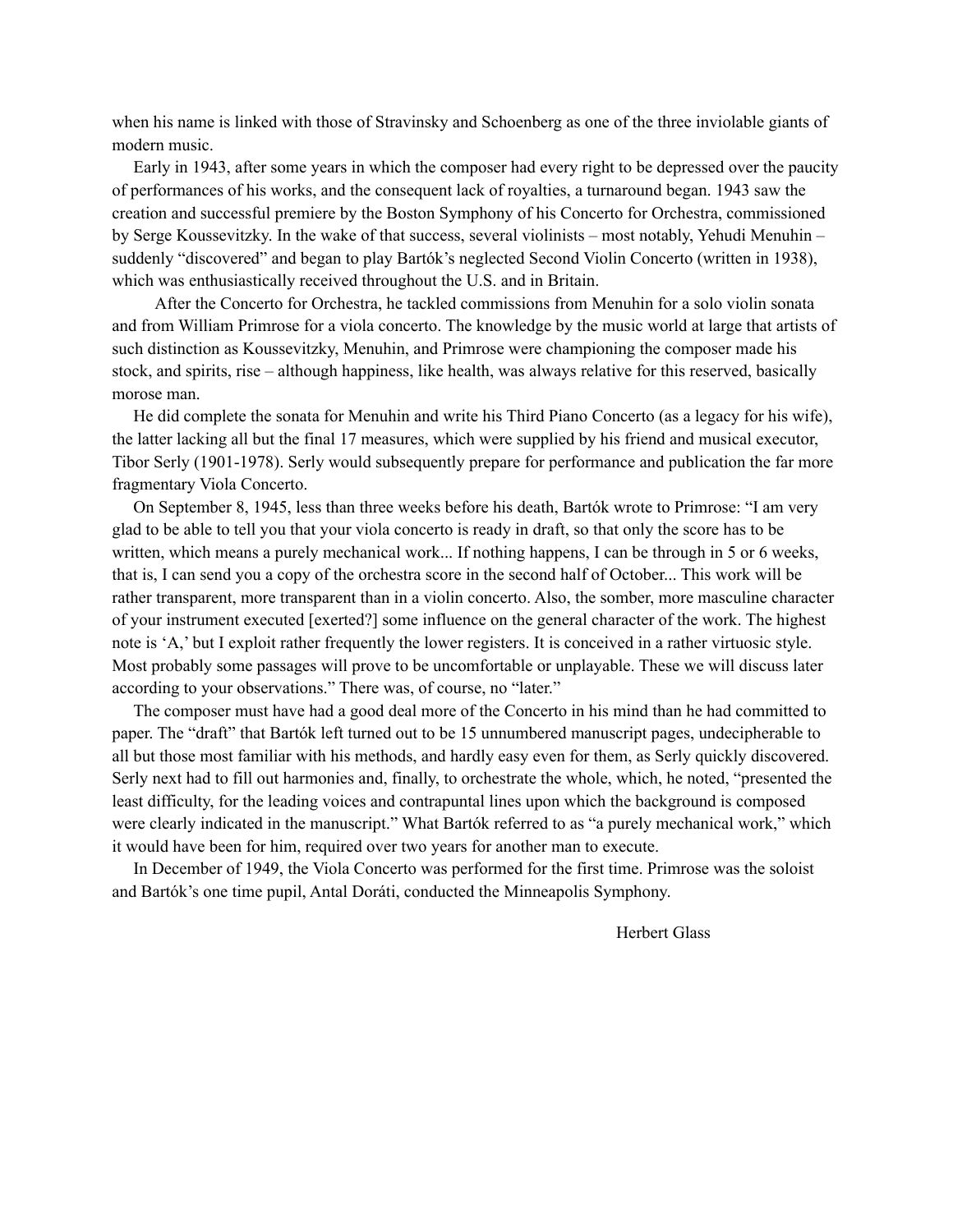#### **Emily Ham '22, mezzo-soprano**

#### 2020 Berkshire Symphony Student Soloist – Student of Erin Casey

## **Camille Saint-Saëns** "**Mon coeur s'ouvre à ta voix,"** from *Samson et Dalila*

Camille Saint-Saëns is best known for his dazzling piano pieces and colorful orchestral scores, but he also composed a large body of choral and solo vocal works, many of which remain popular concert pieces today. The only genre Saint-Saëns seemed to struggle with was that of grand opera, with one notable exception: Samson et Dalila. It is the only one of the composer's 13 operas that is still regularly performed. While Saint-Saëns began work on Samson et Dalila in 1867, it was not until Hungarian composer Franz Liszt, who admired Saint-Saëns's work, offered to produce the opera that Saint-Saëns was able to seriously devote himself to its composition. He completed it in 1876 and it finally premiered in Weimar in 1877, where it proved an immediate success.

Samson et Dalila relates the Biblical story of Samson, a Hebrew leader whose love for the deceitful seductress Delilah brings about his own destruction. Delilah sings her famous second-act aria "Mon cœur s'ouvre à ta voix" (My Heart Opens to Your Voice) as a response to Samson's declaration of love for her. She sings that her heart opens to Samson while attempting to seduce him into revealing the secret of his great strength. The aria's sensuous melody and lush orchestration combine to form a work of supreme musical beauty. It remains a landmark of French grand opera as well as one of the most popular and often performed mezzo soprano recital pieces.

*Mon cœur s'ouvre à ta voix, comme s'ouvrent les fleurs aux baisers de l'aurore! Mais, ô mon bienaimé, pour mieux sécher mes pleurs, que ta voix parle encore! Dis-moi qu'à Dalila tu reviens pour jamais. Redis à ma tendresse les serments d'autrefois, ces serments que j'aimais! Ah! réponds à ma tendresse! Verse-moi, verse-moi l'ivresse! Dalila! Dalila! Je t'aime!*

*Ainsi qu'on voit des blés les épis onduler sous la brise légère, ainsi frémit mon cœur, prêt à se consoler, à ta voix qui m'est chère! La flèche est moins rapide à porter le trépas, que ne l'est ton amante à voler dans tes bras! Ah! réponds à ma tendresse! Verse-moi, verse-moi l'ivresse! Dalila! Dalila! Je t'aime!*

*My heart opens to your voice Like the flowers open To the kisses of the dawn! But, oh my beloved, To better dry my tears, Let your voice speak again! Tell me that you are returning To Delilah forever! Repeat to my tenderness The promises of old times, Those promises that I loved! Ah! respond to my tenderness! Fill me with ecstasy! Delilah! Delilah! I love you!*

*Like one sees the blades Of wheat that wave In the light wind, So trembles my heart, Ready to be consoled, By your voice that is so dear to me! The arrow is less rapid In bringing death, Than your love is By flying into your arms! Ah! respond to my tenderness! Fill me with ecstasy! Delilah! Delilah! I love you*